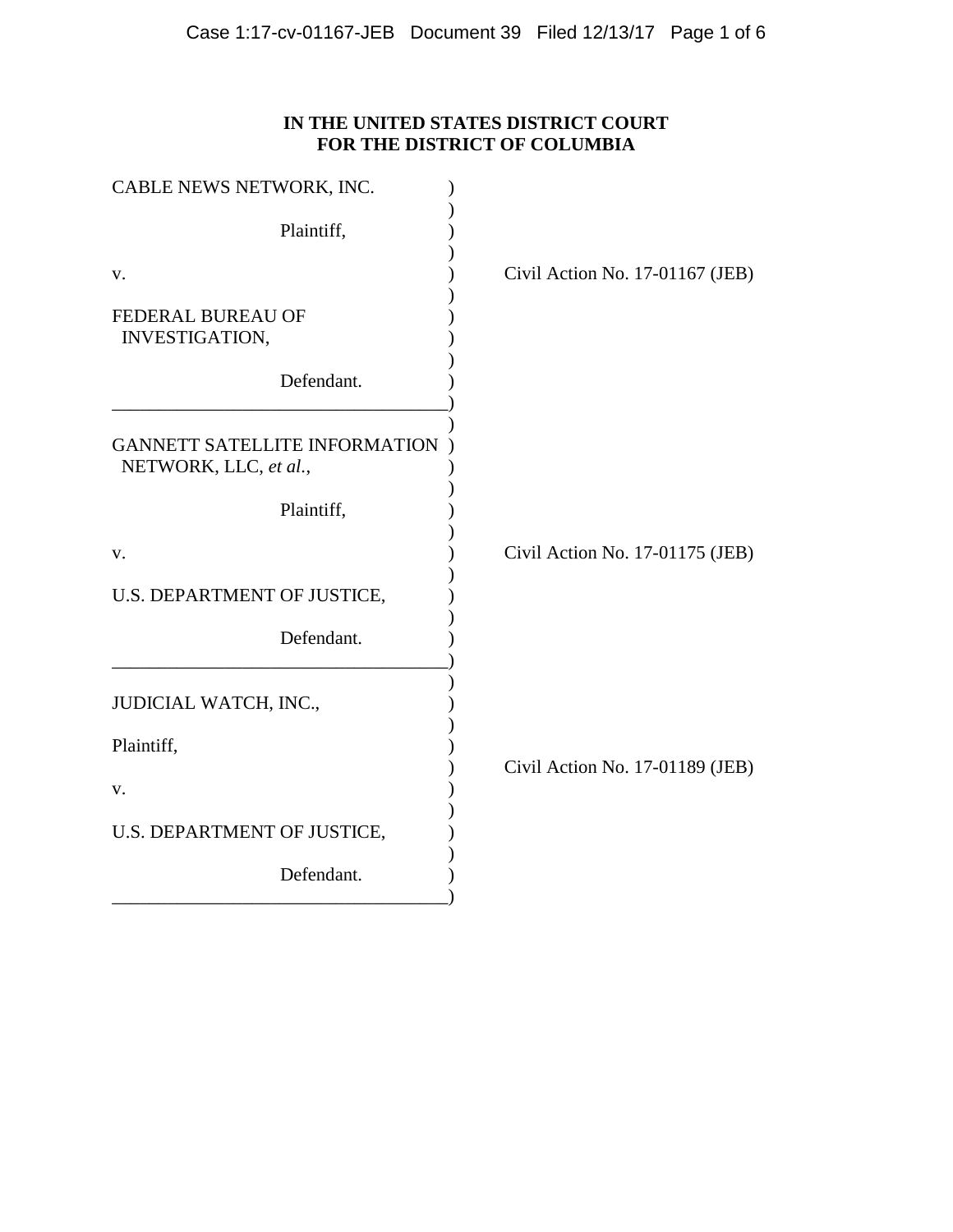| FREEDOM WATCH, INC.,                 |                                  |
|--------------------------------------|----------------------------------|
| Plaintiff,                           |                                  |
| V.                                   | Civil Action No. $17-1212$ (JEB) |
| U.S. DEPARTMENT OF JUSTICE,          |                                  |
| Defendant.                           |                                  |
| THE DAILY CALLER NEWS<br>FOUNDATION, |                                  |
| Plaintiff,                           |                                  |
| V.                                   | Civil Action No. 17-1830 (JEB)   |
| U.S. DEPARTMENT OF JUSTICE,          |                                  |
| Defendant.                           |                                  |

## **PLAINTIFF JUDICIAL WATCH'S REPLY TO DEFENDANTS' OPPOSITION TO PLAINTIFF'S CROSS-MOTION FOR SUMMARY JUDGMENT**

Plaintiff Judicial Watch, Inc. respectfully submits this reply to Defendants' opposition to Plaintiffs' cross-motions for summary judgment:

## **MEMORANDUM OF POINTS AND AUTHORITIES**

1. Defendant acknowledges that the February 14 Memo – the only record Judicial

Watch seeks – was not *created* for a law enforcement purpose. Def's Opp. at 3 and 10. Its claim that the memo was later compiled for law enforcement purposes ignores several undisputed facts. First and foremost, Judicial Watch did not ask the alleged compiler – Special Counsel Mueller – for the memo. Judicial Watch asked the originating agency and primary custodian – the FBI – for the memo. Special Counsel Mueller had not even been appointed when Judicial Watch served its FOIA request on the FBI. In addition, Defendant readily admits that the memo was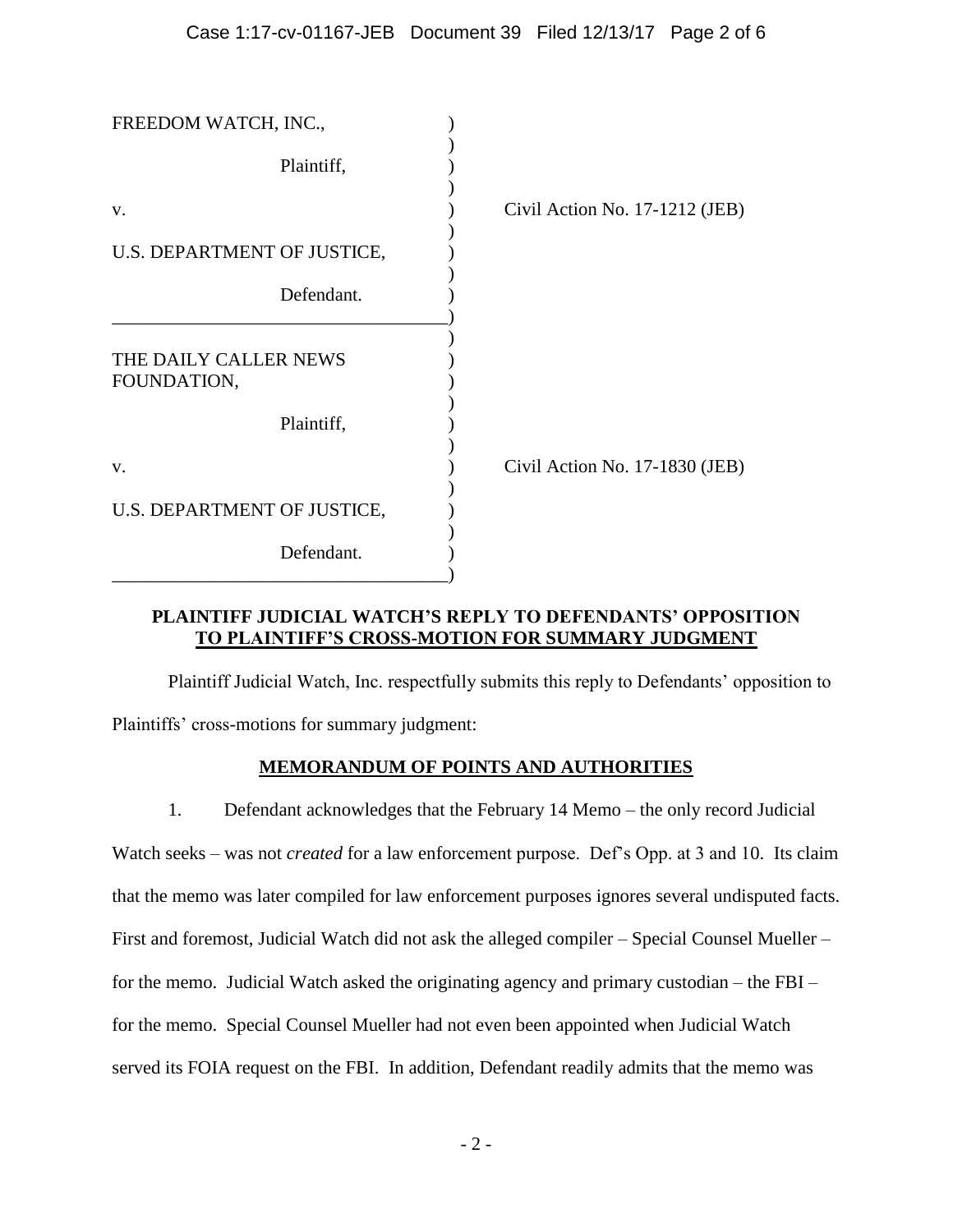### Case 1:17-cv-01167-JEB Document 39 Filed 12/13/17 Page 3 of 6

*found* in former Director Comey's files, not in Special Counsel Mueller's files. Def's Opp. at 6. Defendant does not even claim to have searched Special Counsel Mueller's investigatory files.

2. It is immaterial whether Special Counsel Mueller may have obtained a copy of the February 14 Memo *after* Plaintiff requested the memo from the FBI. No claim is made that the FBI compiled the memo for law enforcement purposes. If anything, Defendant's voluntary disclosure that Special Counsel Mueller subsequently obtained a copy of the memo undermines Defendant's Exemption 7(A) claim. As the D.C. Circuit recently found in a similar situation in the context of alleged grand jury material withheld under Exemption 3:

The government argues that documents subpoenaed by a grand jury are more revealing than documents merely presented to a grand jury, because they reveal the direction of the grand jury's investigation. If the documents would reveal to the requester that they had been subpoenaed, we would agree. But subpoenaed documents would not necessarily reveal a connection to a grand jury. It is possible that, had the government released the documents without invoking Exemption 3, Labow would never have known that any of the documents had been subpoenaed by a grand jury . . . Of course, if the documents are now belatedly released, it might be apparent that they had been subpoenaed by a grand jury given that the potential connection with a grand jury is now known. That fact, however, should not bar disclosure.

*Labow v. U.S. Dep't of Justice*, 831 F.3d 523, 529-30 (D.C. Cir. 2016). Defendant could have produced the memo to Judicial Watch without any reference to the Special Counsel or his files. If it had, Judicial Watch would not have known of any potential connection between the memo and Special Counsel Mueller's investigation.

3. Similarly, the attorney-client privilege does not authorize the withholding of a record in a client's files simply because the client gives a copy of the record to his or her attorney. By revealing that a copy of the record was turned over to the client's attorney, the client reveals the very thing the privilege is intended to protect. Here, it is Defendant's botched assertion of Exemption 7(A) that has created a connection between the February 14 Memo and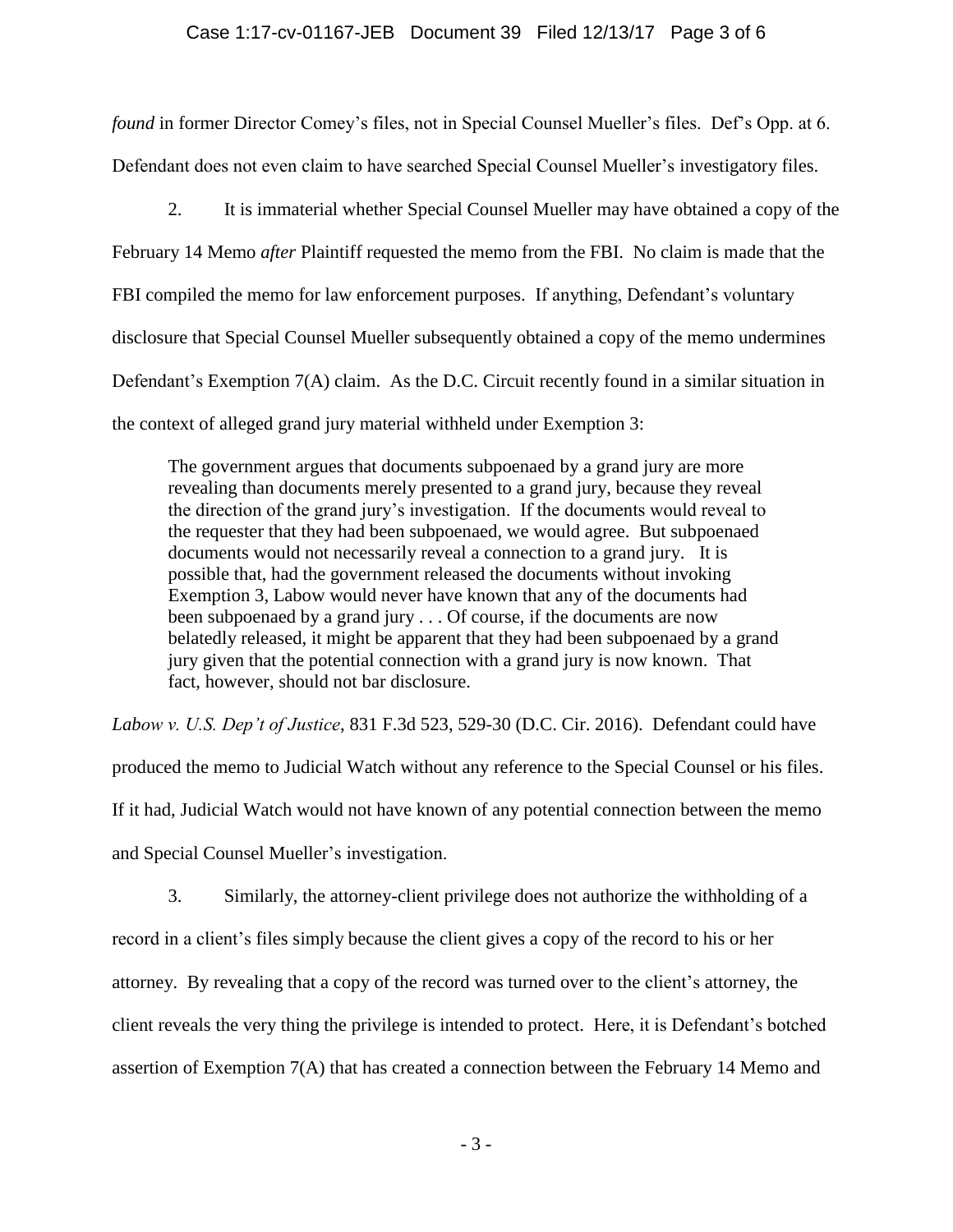### Case 1:17-cv-01167-JEB Document 39 Filed 12/13/17 Page 4 of 6

Special Counsel Mueller's investigation, not anything inherent in the memo's creation, purpose, or location in former Director Comey's non-investigatory files.

4. Judicial Watch cited *Labow* in its cross-motion. JW Mem. at 12, n.2. Defendant ignored it. The cases cited by Defendant do not address records requested from the noninvestigatory files of their creators or original custodians. They only address requests for records in the investigatory files of law enforcement officials. They do not support Defendant's argument.

5. Defendant's categorical approach to its claims of exemptions also is not supported by the case law. Defendant identifies nothing about the memos showing they are the type of records "in which the balance *characteristically* tips in one direction." *Citizens for Responsibility & Ethics in Washington v. U.S. Dep't of Justice*, 746 F.3d 1082, 1095 (D.C. Cir. 2014). The individual memos themselves are not of a single type. Former Director Comey described some of the memos, including the February 14 Memo, as somewhat formal documents memorializing his in-person meetings with the President. Stmt. at 1-2. He described others as nothing more than "emails to my chief of staff or others on some of the brief phone calls." Tr. at 93. The February 14 Memo is unique given that former Director Comey chose to leak the memo to the media, then described and quoted it at length during his Select Committee testimony. Obviously, a greater showing of harm is required when a record has been described and quoted extensively in public, as the cat is already out of the bag. The February 14 Memo cannot be grouped together in the same category as the other memos, some of which former Director Comey referenced only in passing. By failing to properly invoke a "categorical" approach and relying on broad brush assertions of harm that do not differentiate between memos, Defendant fails to prove that disclosure of the February 14 Memo in particular will harm the investigation.

- 4 -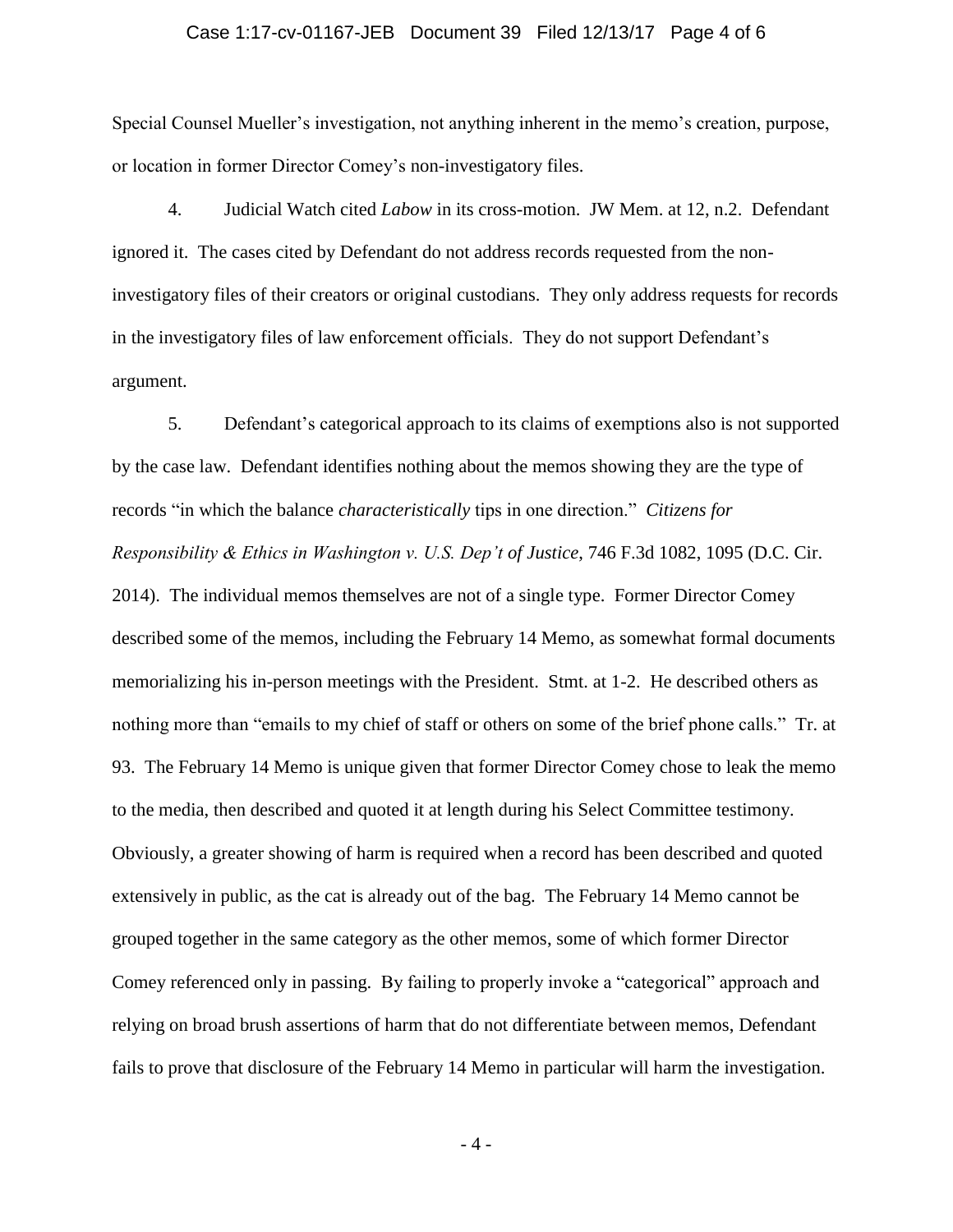### Case 1:17-cv-01167-JEB Document 39 Filed 12/13/17 Page 5 of 6

6. Defendant does nothing to rebut Judicial Watch's showing that, because former Director Comey testified so extensively about the February 14 Memo, its disclosure will not harm the Special Counsel's investigation. Defendant asserts that the "precise contents" of *all* the Comey Memos have not yet been revealed. Def's Opp. at 15. But that is not true with respect to the February 14 Memo. Former Director Comey testified that he "need[ed] to remember every single word that is spoken" and was quoting the President's "exact" words to him and his carefully chosen words back to the President. Tr. at 40, 49, and 55. Obviously, former Director Comey would not have testified to the U.S. Senate about statements and material he believed were insignificant or unimportant. He testified about and quoted what he believed was most significant and most important about his February 14, 2017 meeting with the President. Defendant does not claim former Director Comey's testimony left out anything substantial or significant about the February 14 Memo in particular. It is irrelevant, at least to Judicial Watch's request for the February 14 Memo, that former Director Comey did not testify as extensively about the contents of the other memos.

7. Finally, Defendant does nothing to dispel the conclusion that former Director Comey's Select Committee testimony was authorized by Defendant or at least coordinated with Defendant in some fashion. It also refuses to state why, if former Director Comey's testimony was not authorized or coordinated, it has not taken steps to remedy that testimony, along with his removal of the memo from the FBI and leaking it to the media. Instead, Defendant coyly asserts that "such matters are committed to the discretion of the government." Def's Opp. at 17-18. By failing to state affirmatively whether former Director Comey's testimony was authorized or coordinated, Defendant only further undermines its claim that disclosure of the February 14 Memo will somehow harm Special Counsel Mueller's investigation.

- 5 -